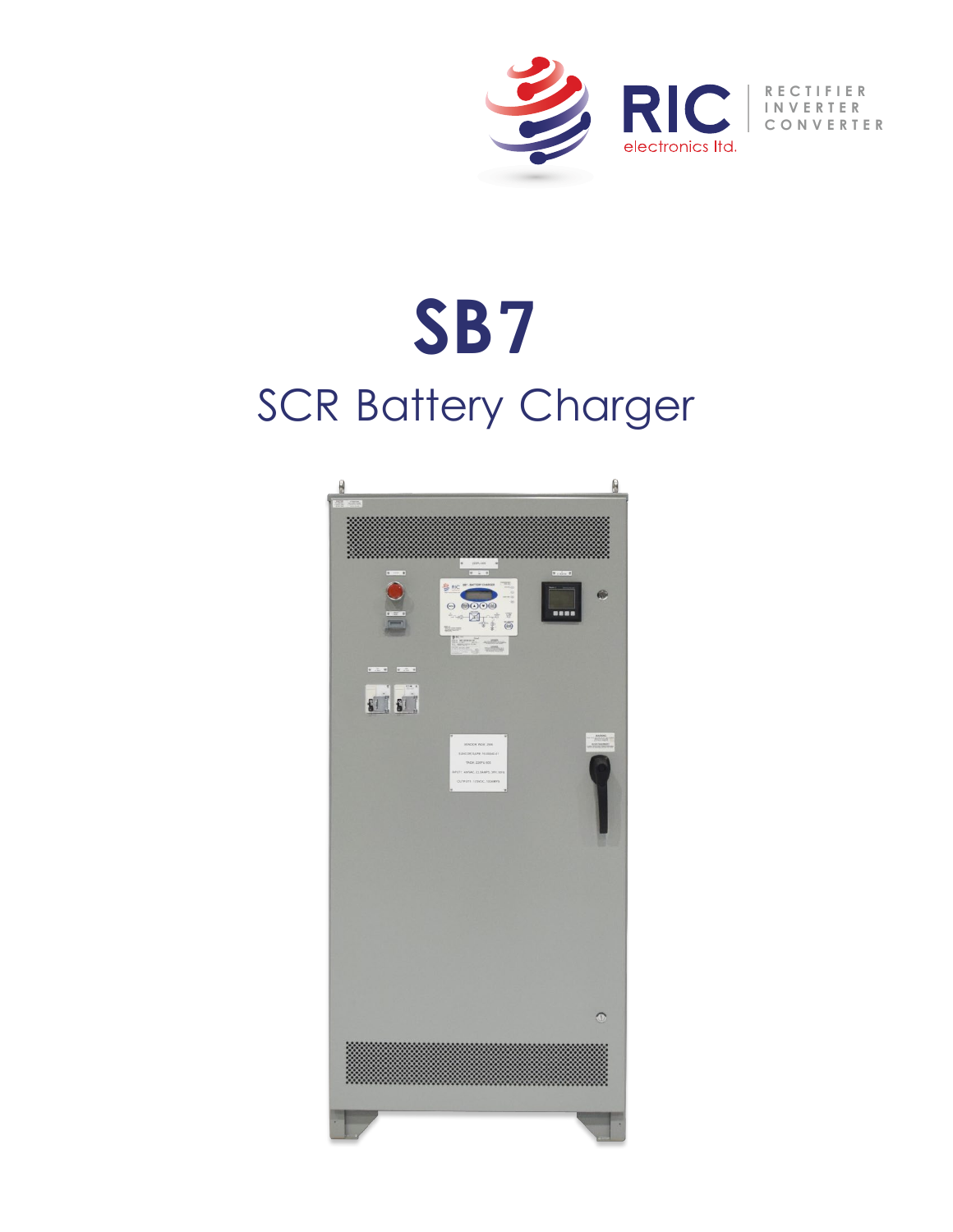## **Product Specifications**



#### **Description**

**SB7**

The SB7 is RIC Electronics' premiere SCR battery charger/rectifier. The SB7 provides power to critical DC loads through a wide range of outputs and is engineered for maximum reliability and ease of maintenance.

A key component of the charger is usability, that's why they designed a responsive human-machine interface with built in LEDs and mimic screen. Providing a bright two line vacuum florescent display and central key pad, performing routine maintenance couldn't be easier.

Focusing on continual innovation has enabled their SB7 to provide mean time between failure, or MTBF to over 200,000 hours and reduce mean time to repair, or MTTR to less than 30 minutes.

Offering fast lead times and customized solutions, RIC Electronics is your go-to for all industry applications.



#### Industries















Solar and Wind







#### Standard Features

- Output blocking diode
- Digital output voltage and current metering
- Battery test mode
- Temperature compensation (optional probe is required)
- Modbus TCP, RS-485 & RS-232
- communications
- Molded case UL 489 AC and DC breakers
- Designed for parallel operation and loadsharing
- Automatic and manual equalize and float
- modes w/ configurable setpoints & alarming
- High temperature shutdown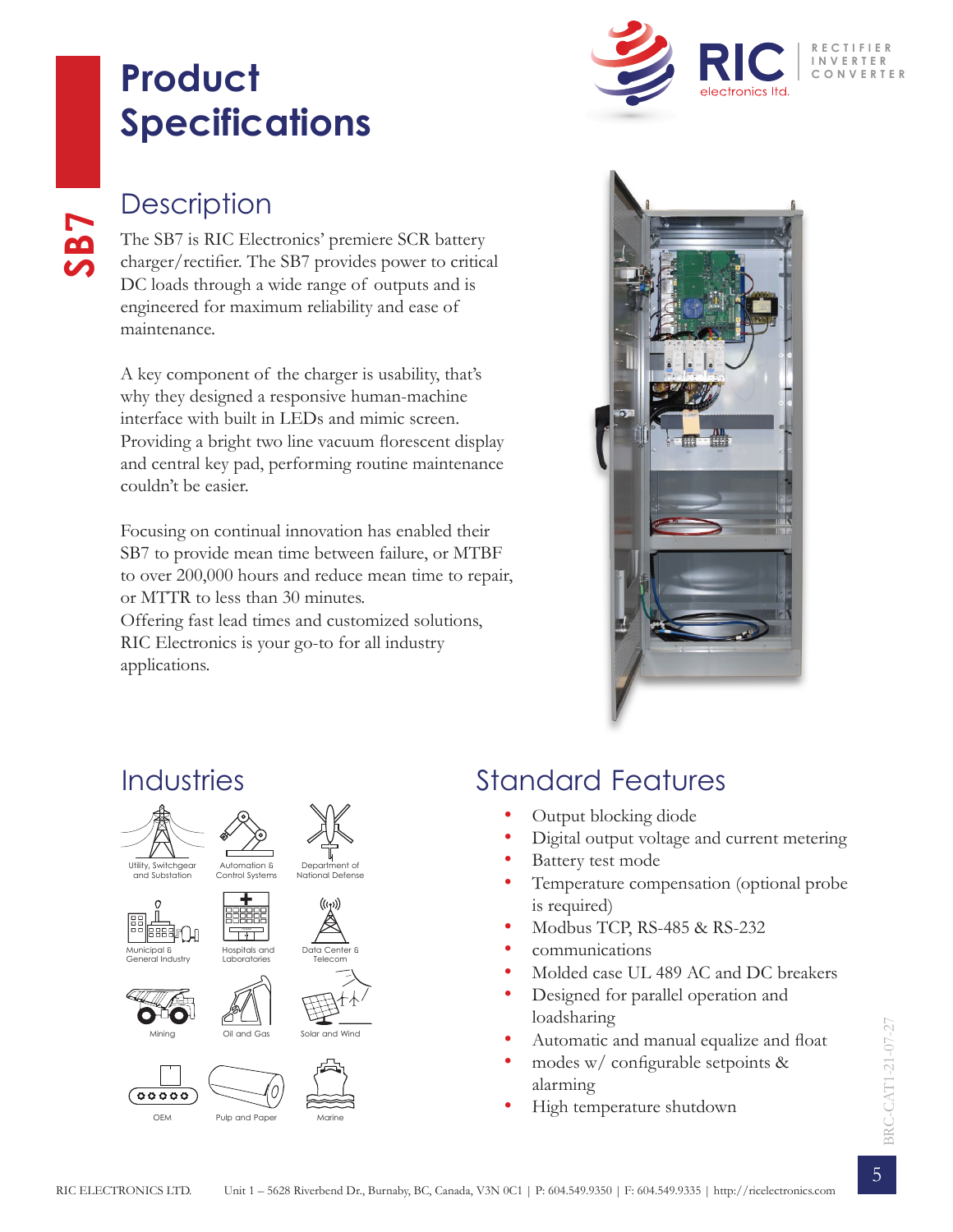## **Product Specifications**



#### Alarming and Control

- Programmable common alarm
- Programmable Form C relays and digital
- inputs

**SB7**

- High DC voltage
- Low DC voltage/end of battery voltage
- AC failure/loss
- Rectifier failure
- Ground fault  $(+/-)$
- Charger overload
- Control card temperature (high/low)
- High ripple alarm



Wall mount SB7 showing I/O and battery breaker

#### Human-Machine Interface (HMI)

- **• Vacuum Fluorescent Display** bright display panel, wide viewing angles, can withstand extremely high and low temperatures
- **• Alarm Logging**
- Password Protected Panel only authorized users can change settings
- **• Mimic screen with LED test feature**
- **• Audible Buzzer** sounds alarm on common alarm
- **• Additional LEDs** customizable to any alarm



SB7 HMI providing mimic screen, control and metering control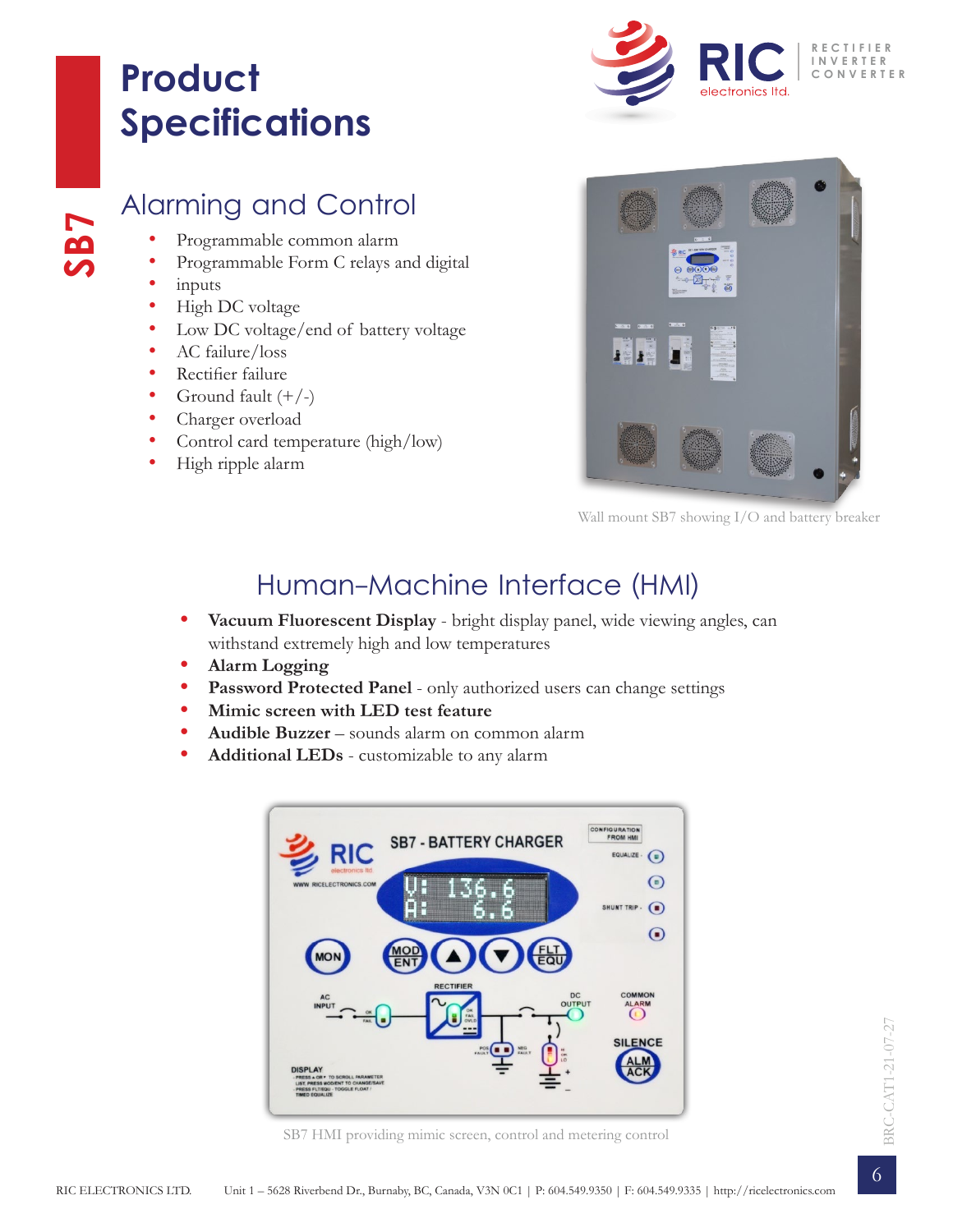## **Available Options**



#### Mechanical Options

• Enclosure options:

**SB7**

- NEMA 2
- NEMA 3R
- NEMA 4/4X
- NEMA 12
- Floor mount/wall mount
- Integrated battery rack
- High seismic rating as per IEEE 693
- Enclosure insulation
- Conformal coating
- Heater, air conditioner, fan c/w thermostat
- Redundant configuration
- Integrated load distribution breakers
- Breakers padlock provision/kirk-key
- Door mounted mushroom button E-stop



NEMA 4 marine type, fully insulated SB7 charger with a heater, air conditioning and an integrated battery rack.



#### Electrical Options

- 12 pulse rectifier
- Input/AC monitoring (voltage, current, frequency, kW, kVA & harmonics)
- Shunt trip (AC/DC, and/or battery breaker)
- High short circuit capacity (KA) breakers
- Communication:
	- DNP3: RS-485, RS-232, Ethernet
	- Fiberoptic
	- SNMP
- Relay card (2 form C contacts per alarm)
- Auxiliary alarm contact on breakers
- Dual input source option c/w breaker interlock
- Temperature probe (5, 10, 15m)

NEMA 3R charger fitted with double doors and rain hoods over vents. Integrated battery rack w/ 20 yr. VRLA batteries.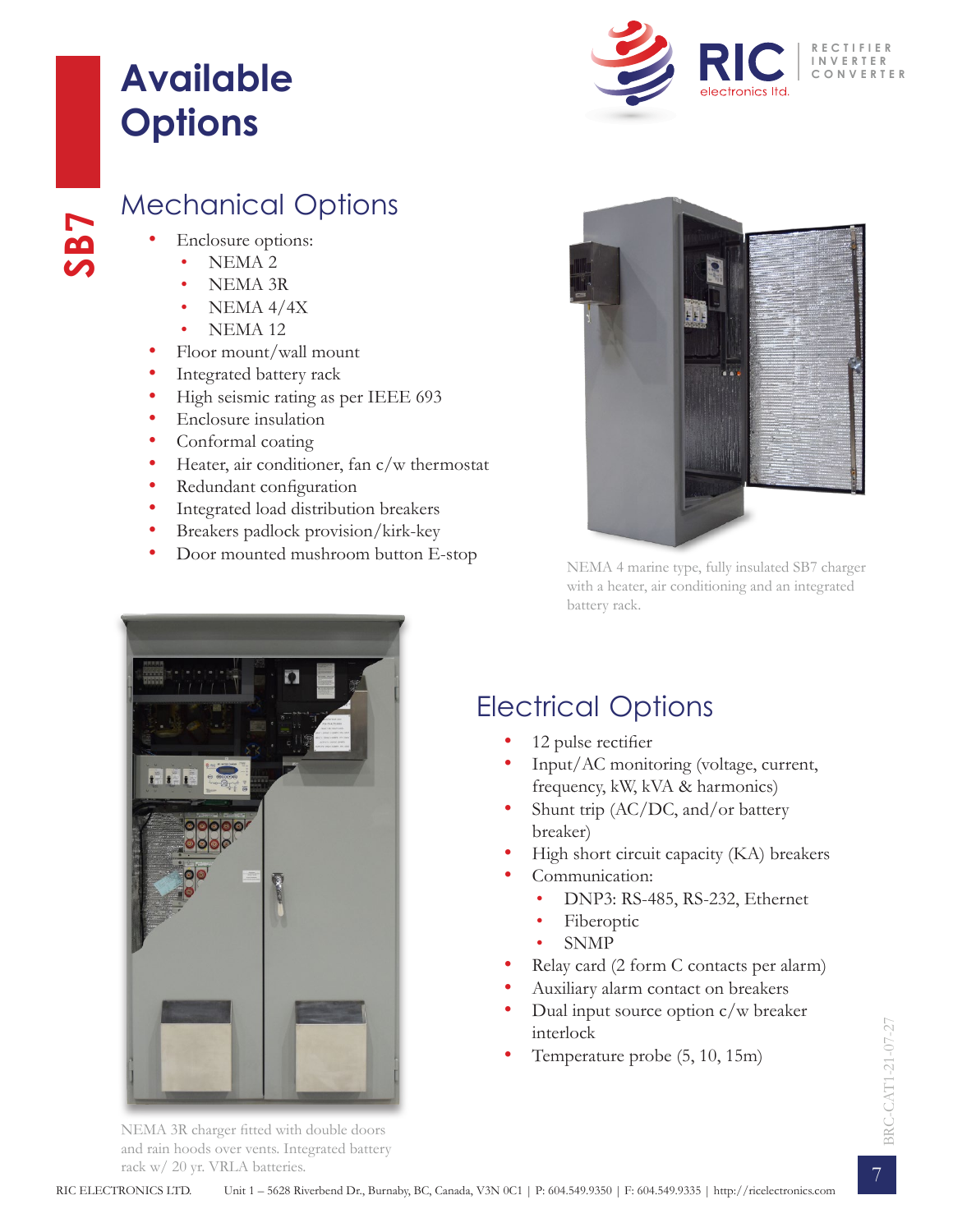## **Available Options**



**SB7**

### Monitoring Solutions

When charging and providing backup power for critical devices, battery health is of the utmost importance. RIC Electronics provides two solutions for your monitoring needs: integrated monitoring on a string level or stand-alone monitoring on a single cell level.

### Battery Sense Integrated Monitoring

Integrated monitoring offers battery string voltage, current and midpoint voltage measurements and alarming functionality. The additional temperature probe provides battery string temperature measurements as well as battery temperature compensation which automatically adjusts the battery charger voltage based on ambient temperature.

#### Single Cell Stand-alone Monitoring

Stand-alone monitoring provides full single cell battery readings including: cell conductance, voltage, temperature, and strap resistance between cells. Single cell monitoring can save hours on monthly, quarterly and annual battery checks and maintenance and in turn, substantial monetary savings.

| Measurement                      | <b>Battery Sense</b><br>(String Level) | <b>Cell Monitoring</b><br>(Single Cell Level) |
|----------------------------------|----------------------------------------|-----------------------------------------------|
| Battery string voltage           |                                        |                                               |
| Battery string current           |                                        |                                               |
| Battery string midpoint voltage  |                                        |                                               |
| Battery string temperature*      |                                        |                                               |
| Single cell conductance          |                                        |                                               |
| Single cell voltage              |                                        |                                               |
| Single cell temperature          |                                        |                                               |
| Strap resistance (between cells) |                                        |                                               |

*\*Additional temperature probe may be required*